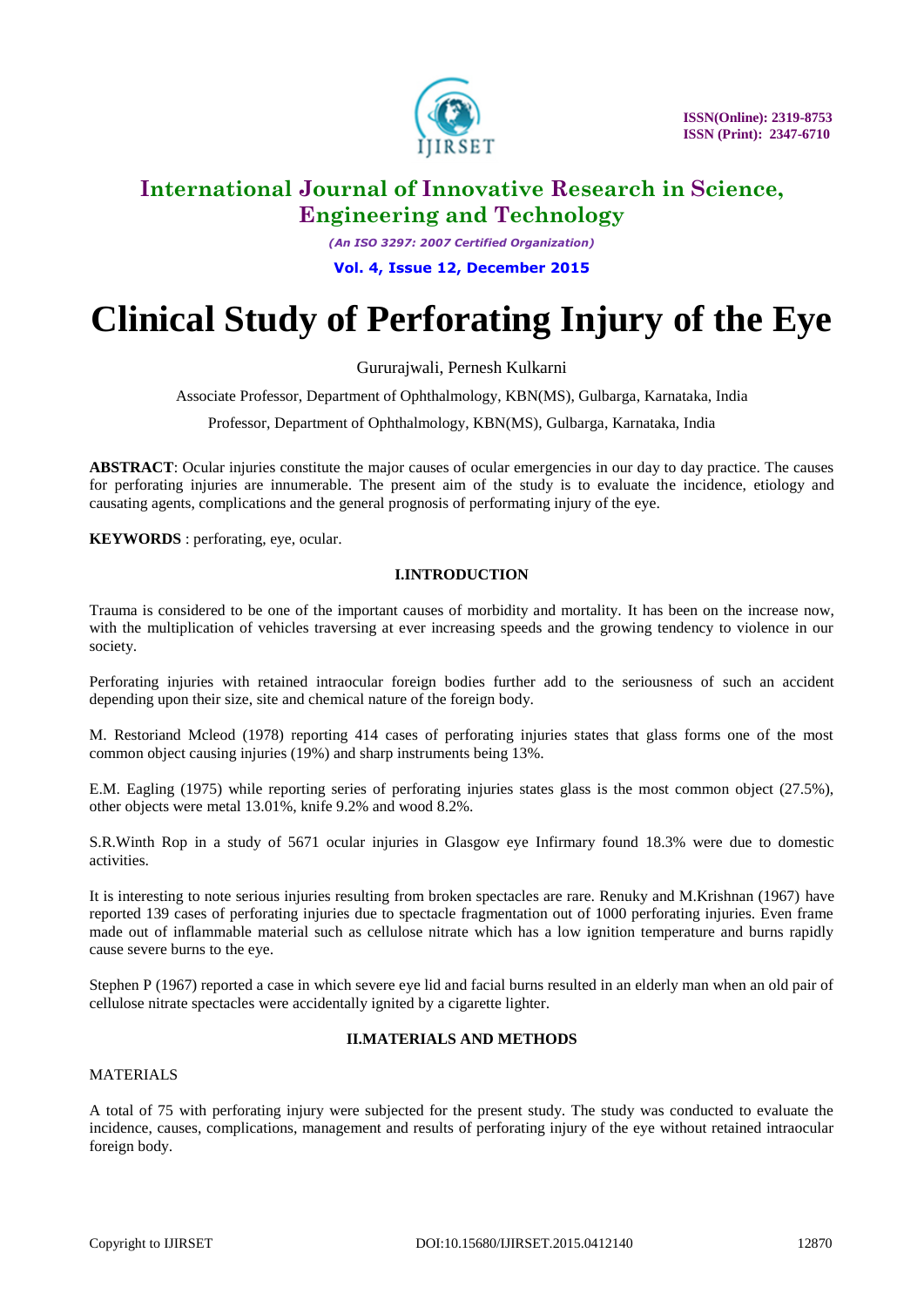

*(An ISO 3297: 2007 Certified Organization)*

### **Vol. 4, Issue 12, December 2015**

Cases with retained intraocular foreign body were not taken for the present study as there was no facility in the hospital to manage those cases. A total of 4 cases of retained intraocular foreign body, after it was diagnosed by  $x - ray$  and ultrasound, were referred to Minto Hospital, Bangalore, for further management.

Out of 110 cases of perforating eye injuries during the period of 2 years mentioned above, only 75 cases with a followup period of minimum 2 months have been included for the present study. Among the remaining cases, many were lost in follow-up and few did not turnup at all for follow-up.

### **METHODS**

A thorough and detailed history was taken with special reference to the nture and mode of injury, whether the injury was due to any flying sharp objects, whether the patients was using hammer & chisel, whether the patient was treated before coming to the hospital, whether he had normal vision in the eye before sustaining injury, etc. all the details were recorded on proforma case sheets.

### **III.EXAMINATION**

After making a general physical examination for evidence of any other associated injury on any other part of the body, and also recording pulse & blood pressure, examination of both the eyes was conducted under the following headings.

### **IV.EXTERNAL EXAMINATION**

The eye was thoroughly cleaned with sterile cotton swabs and examined with a binocular loupe after gently retracting the lids with lid retractors, taking special care not to apply undue pressure over the globe. In cases where there was severe blepharospasm a facial block by Van Lint's technique was used. A detailed systematic examination of the eye was conducted. All the structures of the anterior segment were thoroughly examined for evidence of any perforation. Papillary reflex was carefully noted.

Examination of functions of the eye

Vision:

Vision was recorded by Snellen's chart. In patients whose vision was less than 6/60 was recorded as CF in meters, depending upon the distance in meters the patient counted the examiner's fingers. Vision less than CF, was recorded as HM when the patient could perceive only light or projection of rays (PR), tested in all quadrants.

Extra Ocular Muscles

All duction and version movements tested for any evidence of injury to the muscles and if any restrictions found were recorded.

Fundoscopy

Wherever possible, a careful examination of fundus was done with direct ophthalmoscope and in certain relevant cases also by indirect ophthalmoscope. Special attention was given for evidence of any I.O.F.B., vitreous haemorrhage, opacities in the vitreous & lens, retinal oedema, retinal detachment, condition of the optic disc and background retina. In most of the cases, fundoscopy was not possible as the media was hazy.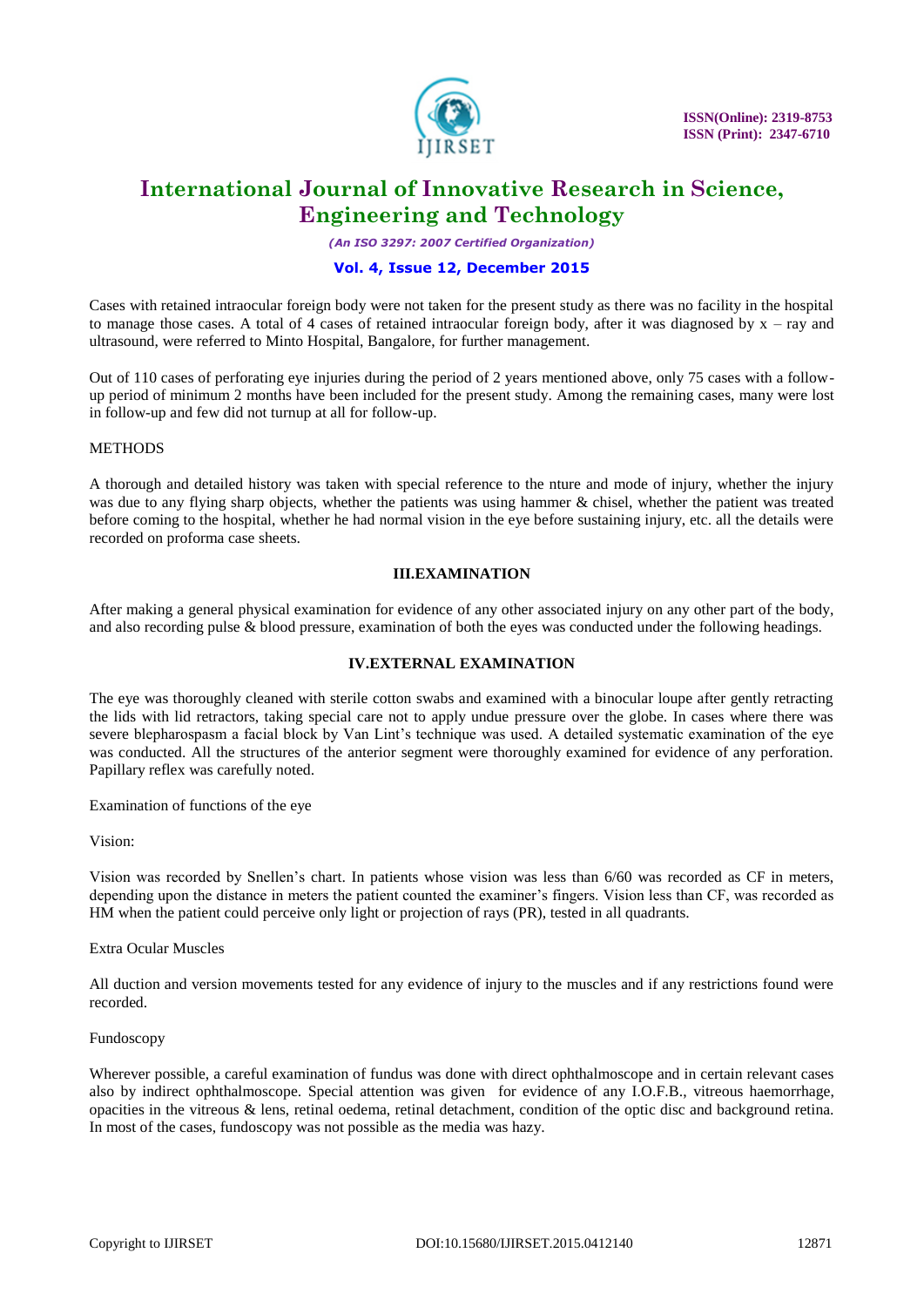

*(An ISO 3297: 2007 Certified Organization)*

### **Vol. 4, Issue 12, December 2015**

#### Tension

Intraocular tension in the fellow eye was noted immediately and in few cases tension in the injured eye was recorded by nontouch pulse air tonometer. In certain cases with traumatic cataract where the wound of entry was sealed and AC well formed, tension was recorded by Schiortz tonometer.

#### Slit Lamp Examination

This was not possible in emergency night admissions who needed immediate surgical intervention. These cases were examined thoroughly by operating loupe. Otherwise a detailed examination was done under slit lamp.

#### Investigations

X-Ray

X-Ray orbit, both AP and lateral view was taken in relevant cases to rule out any I.O.F.B. or any fracture. Where I.O.F.B. was found, an eye moving lateral  $X - Ray$  was taken to confirm whether the foreign body was intra or extraocular. Cases with I.O.F.B., were referred to Bangalore.

#### Ultrasound

Ultrasonography both A & B scan were done in relevant cases to rule out any I.O.F.B., any lens dislocation and condition of the posterior segment, especially in cases where I.O.L. implantation was done.

#### Swab for Culture Sensitivity

In relevant cases, conjunctival / corneal swabs were sent for c/s to find out any pathogens.

#### Routine Urine & Blood Examination

Urine examination for sugar, albumin, micro was done and also blood haemogram.

In those cases sent to Bangalore for further management, a primary repair of the wound was done.

#### Management

The following cases were selected for conservative medical management.

- 1. Uncomplicated Corneal Wounds: In those cases where perforation was small or the two lips of the wound were in good apposition without any uveal prolapsed and already well formed anterior chamber, repair of the wound was not done and these cases have been treated medically.
- 2. Cases who had Already Developed Infection: These cases were taken for surgery after giving medical line of treatment.
- 3. Cases where inflammatory reaction was severe like a traumatic cataract following pin or thorn prick with severe iridocyclitis: In these cases cataract surgery was undertaken on a later date after treating the inflammation.

Treatment followed was – General Inj. Tetanous Toxoid IM Cap Chloromycetin 250 mg qid x 5 days in adults Septran syru / tablet bd x 5 days in children depending upon the age.

Cap Doxycycline bd x 5 days in relevant cases Tab Brufen 400 / 200 mg tid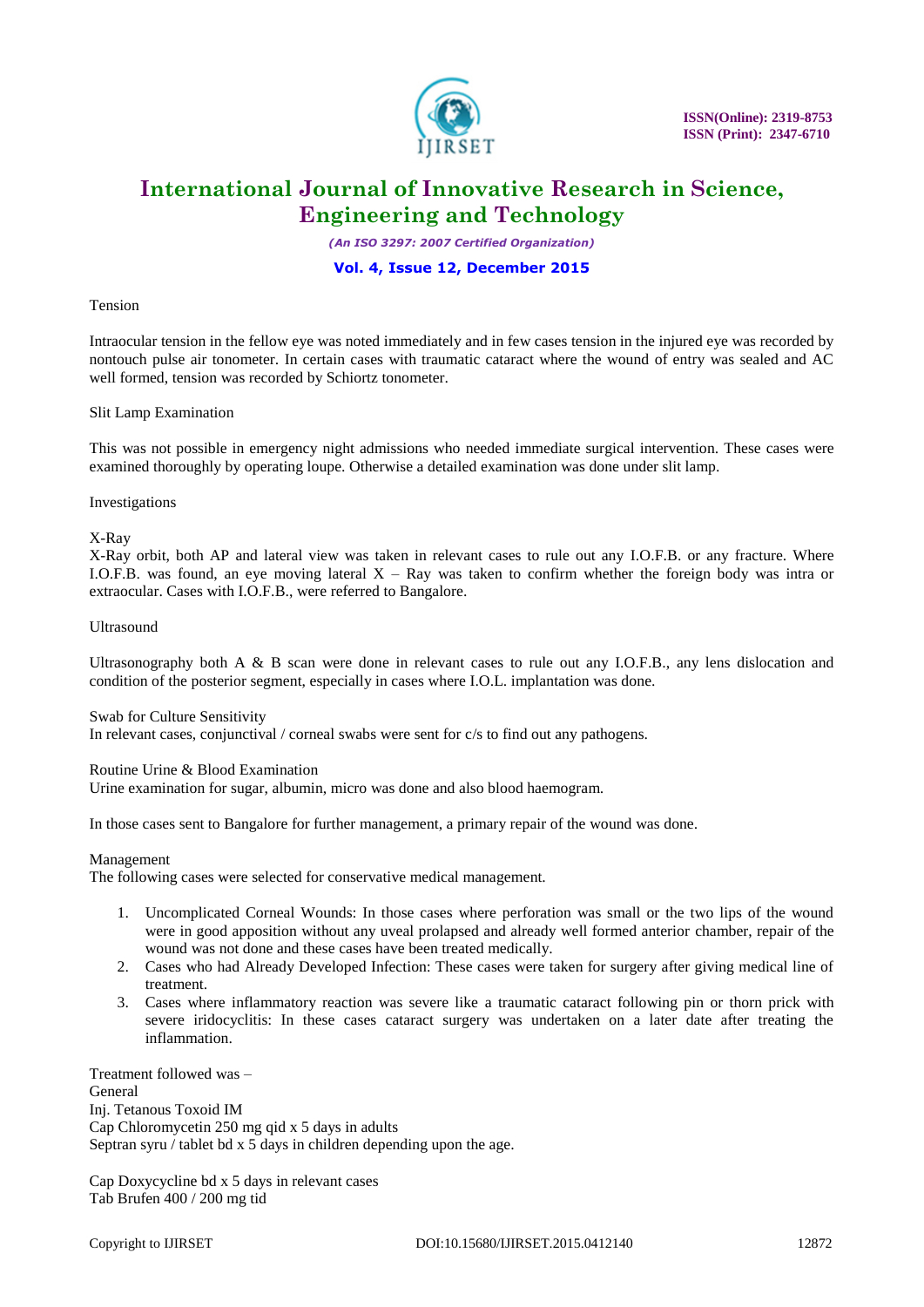

*(An ISO 3297: 2007 Certified Organization)*

### **Vol. 4, Issue 12, December 2015**

Tab Acetazolamide 250 mg / ½ tab tid in relevant cases Tab Vitamin C 500 mg od OC Gentamycin Drops – frequency depending upon the severity of infection. OD Fortified Gentamycin drops – in severe cases. OC Betnesol N drops OC Kenalog S oint HS OC Garamycin oint bd SC Idizone 0.5 ml +/- Gentamycin 0.5 ml Inj Revice IM – in cases of hyphaema  $&$  vitreous haemorrhage OC Atropine drops / oint

The eye was protected by pad and bandage and dressing done everyday till the inflammation / infection subsided.

#### Surgical

Surgical management given was one of the following types:

- 1. Repair of the wound with AC reformation
- 2. Repair of the wound with abscission of the uveal tissue and AC reformation.
- 3. Repair of the wound with reposition of the incarcerated uveal tissue and AC reformation.
- 4. Repair fo the wound with anterior vitrectomy
- 5. Repair of the wound with aspiration / extraction of lens
- 6. Evisceration / frill excision
- 7. Enucleation
- 8. Planned cataract extraction  $+/-$  IOL implantation on a later period.

Except for the last, in all other cases surgery was undertaken immediately.

Surgery was done under local anaesthesia in adults and general anaesthesia in children and also in few cases of evisceration in adults.

Repair of the wound was done in corneal tear  $+/-$  iris prolapsed, corneoscleral tear  $+/-$  prolapsed of the uveal tissue. In most of the cases, lens was injured and opaque. In some cases, lens was lacerated with lens matter protruding into the anterior chamber or there was sometimes, total extrusion of the lens.

In all cases, anterior chamber was formed by injecting air after repair of the wound.

### **V.SURGICAL PROCEDURES**

#### Tears of Eye Lids

Full thickness lid tear was repaired immediately by using both catgut and mersilk sutures. After freshening of edges and getting accurate anatomical alignment and avoidance of any drag at the tear in the vertical axis, inner muscle layer was sutured by 6-0 catgut and skin with 6-0 mersilk.

#### Tears of conjunctiva

Conjunctiva after thoroughly cleaning with normal saline, irregular tags were trimmed with fine scissors. The wound was closed by either interrupted or continuous 6-0 mersilk or by 8-0 virgin silk.

#### Tears of Cornea

In all the cases where there were iris prolapsed abscission of the iris was done. In few cases where there were only incarceration of the iris in the wound the iris was reposed. The suturing of the corneal tear was done either by 8-0 virgin silk, 9-0 mono-filament or 10-0 nylon, taking special care to get proper alignment of the surfaces and not to exert any unnecessary pull. In most of the cases, interrupted sutures were used and in remaining cases continuous sutures were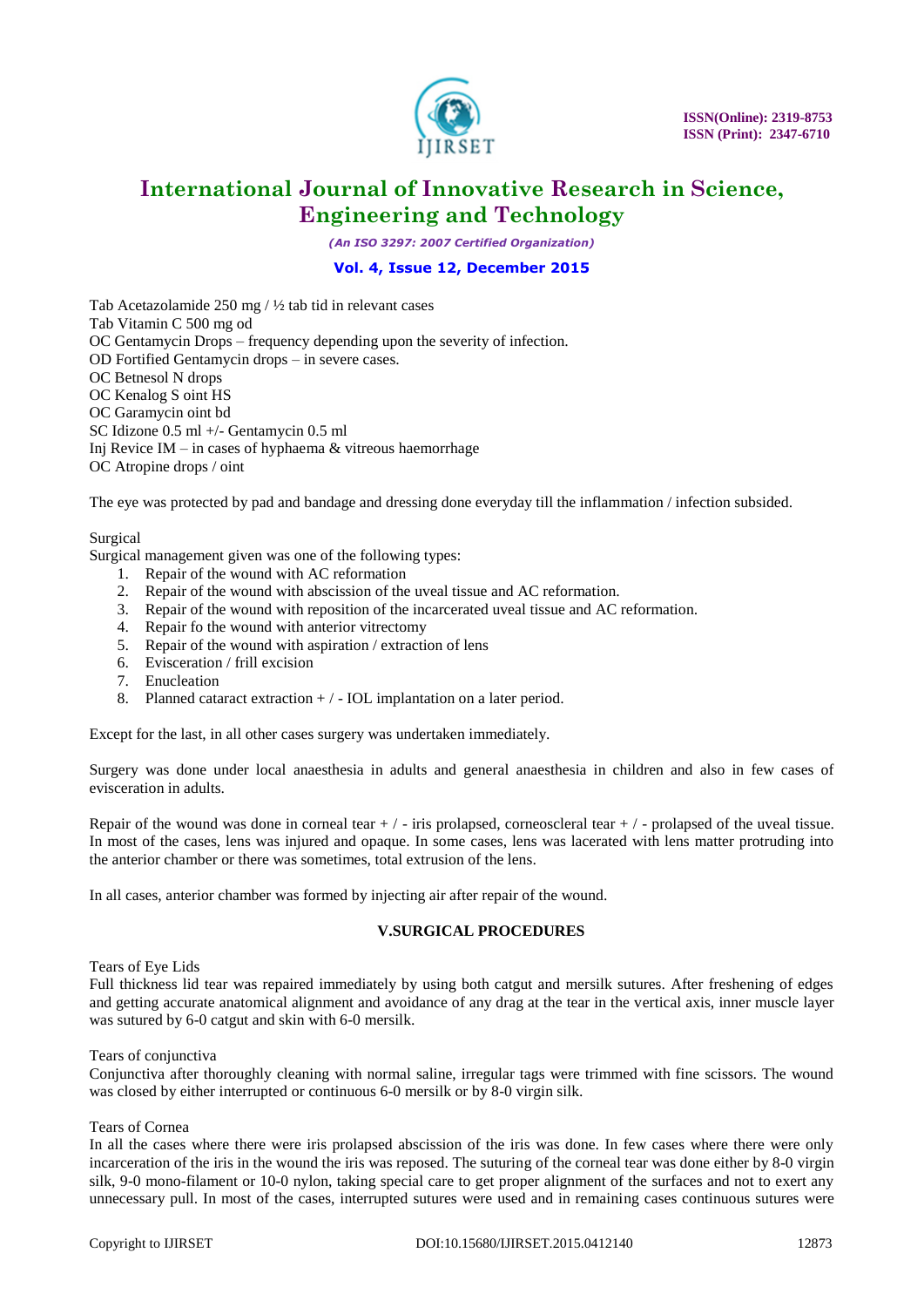

*(An ISO 3297: 2007 Certified Organization)*

### **Vol. 4, Issue 12, December 2015**

used. In order to co-apt the wound surfaces, 8-0 virgin silk suture was first inserted into the lower oblique flap. Several 8-0 virgin silk sutures were inserted at equal intervals. After tieing, the knots were rotated away from the cornea and the knots of the polyester sutures guided into the needle track. Anterior chamber was reformed with air or sometimes with normal saline. After giving SC Gentamycin + Idisone, antibiotic and mydriatic drops were instilled into the eye and pad & bandage given.

#### Corneoscleral Wound

In cases of corneoscleral wound with prolapsed of the uveal tissue, abscission of the uveal tissue was done first after exploring the wound properly by undermining the conjunctiva further if necessary. The sclera wound was sutured, taking care that there is no uveal tissue incarceration in the wound. Sclera was sutured by 7-0 vicryl / chromic catgut/8- 0 virgin silk. Interrupted sutures were passed through half of the sclera thickness 1 mm from each edge and 2-3 mm apart. Cornea was sutured as mentioned before and finally conjunctiva was sutured either by interrupted or continuous sutures using either 7-0 vicryl / 8-0 virgin silk. Where 8-0 virgin silk was used, the sutures were removed after 5 days post – operatively.

Anterior chamber was reformed either by air or normal saline.

#### Vitrectomy

In cases where there was vitreous prolapsed through a corneal or corneoscleral wound, vitrectomy was done. An anterior vitrectomy was done by sponge technique. Vitreous was lifted forward with a cotton swab and cut by a Devecker's scissors. Fluid vitreous was aspirated with a wide bore aspiration cannula. This process was continued until all vitreous from the anterior chamber was cleared. The vitreous was cut closed to the iris plane.

Special care was taken before suturing the wound that there was no vitreous incarcerated to the wound.

#### Eviscertation

To ensure surgery on the correct eye, the patient's chart and surgical consent were reviewed before surgery. Under local anaesthesia (retrobulbar) and in few cases under G.A., an eyelid speculum (universal) is placed under the lids. A 360 deg. Peritomy is performed, undermining conjunctive and Tenon's capsule 5 mm posteriorly. A limbal incision is made into the anterior chamber with a blade breaker or a  $B - P$  knife and the cornea completely excised at the limbus with corneal scissors.

A cyclodialysis spatula is placed posterior to the iris, separating the ciliary body from the sclera, and the choroid is further separated from sclera. The spatula is exchanged for an evisceration scoop and the entire uveal tissue and other intraocular contents scooped out. Any remaining uveal pigment is removed by forceps or with a Gauze piece. Once haemostasis is obtained, the eye ball is irrigated with an antibiotic solution like Gentamycin. To facilitate closure, small triangles of sclera are excised at the 3  $\&$  9'0 clock wound edges. The sclera is closed with 4-0/6-0 chromic catgut sutures, either interrupted or continuous. The conjunctiva is closed horizontally with interrupted or running 6-0 chromic catgut or 8-0 virgin silk.

#### Frill Excision

In cases where there was severe infection like panophthalmitis, a frill excision was done. After undermining the conjunctiva and Tenon's capsule and separating the E.O.M. insertions, most part of the sclera was excised leaving behind a small collar of it around the optic nerve.

#### Enucleation

The procedure was performed under L.A. or G.A. with the normal eye taped shut to prevent error in the surgical site. Like in evisceration, eye speculum is placed and a 360 deg conjunctival peritomy is performed, undermining conjunctiva and Tenon's capsule posteriorly. The four recti muscles are subsequently isolated with muscle hooks and secured at their distal ends with 5-0 mersiline sutures. These muscles are disinserted at the point of their sclera attachment, leaving a small stump of medial and lateral rectus muscle for traction.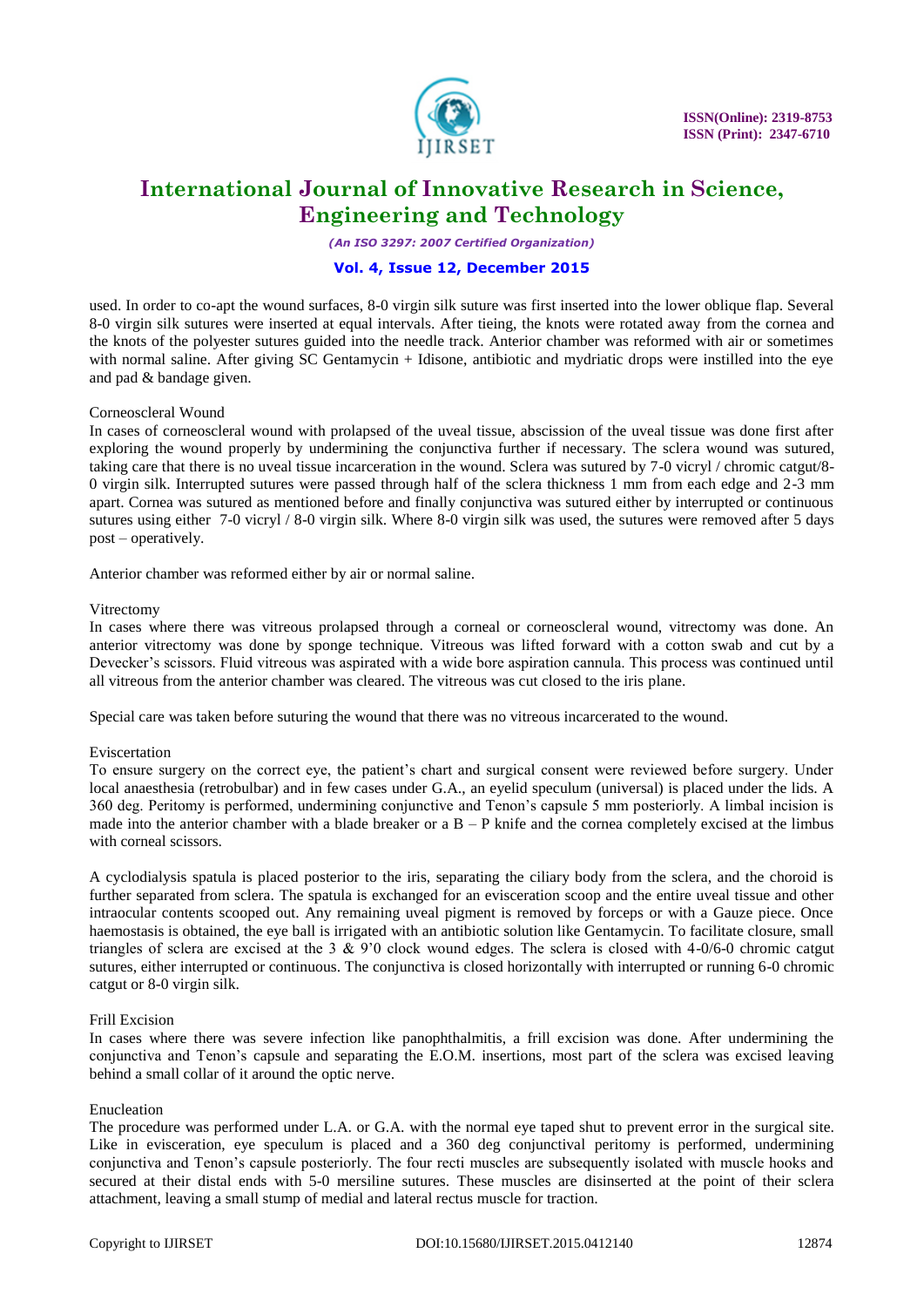

*(An ISO 3297: 2007 Certified Organization)*

### **Vol. 4, Issue 12, December 2015**

Enucleation scissors are passed down the lateral orbital wall while the traction sutures gently draw the globe forward; the position and size of the optic nerve are carefully assessed by palpation with the scissors tip. The scissors are then opened, with the nerve placed between the blades. The scissors tip is then moved posterior towards the orbital apex to obtain a longer segment of the optic nerve, and cut it. After removing the globe and ensuring haemostasis, an antibiotic solution is irrigated.

The Tenon's capsule is sutured in a purse-string manner with either 5-0 vicryl / chromic catgut suture. Similarly conjuncta is also sutured with either interrupted or continuous 7-0 vicryl / 8-0 virgin silk, horizontally.

#### **VI.RESULTS & DISCUSSION**

Different cases are mentioned and discussed of perforating Eye.

#### Table .1 Showing the Eye affected

| <b>Eye affected</b> | No. of cases | Percentage |
|---------------------|--------------|------------|
| Right eye           |              | 34         |
| Left eye            | 34           | 46         |
| Both eye            | Nil          | Nil        |
| <b>Total</b>        | 75           | 100        |

The table.1 shown in 54% of the cases right eyes have been affected, whereas in the remaining 46% of the cases only left eyes were involved. There were no bilateral cases of perforating injury, but there was one case of blast injury where in the fellow eye there were multiple foreign bodies in the conjunctive and cornea, without perforation. In most of the series conducted by others, there is a tendency for the left eye being injured more, especially where industrial injuries predominate. This may be due to the fact that majority of the population are right handed.

In the present series, both right and left eyes are almost equally involved. This may be due to the fact that 44% of the injuries in the present series have occurred in agricultural workers; and the industrial injuries are only 18%.

### **AETIOLOGICAL PATTERN**

#### Table.2 Showing Aetiological Pettern

| <b>Aetiology</b> | <b>Duke-Elder</b>        | <b>Roper Hall</b> | <b>Present</b> | <b>Series</b> |
|------------------|--------------------------|-------------------|----------------|---------------|
|                  | (1972)                   | (1982)            | No. of cases   | $\frac{0}{0}$ |
| Domestic         | 33.0%                    | 30.0%             | 19             | 25%           |
| Travel           | 19.1%                    | 9.8%              |                | 6%            |
| <b>Sports</b>    | 13.0%                    | 11.2%             |                | 7%            |
| Agriculture      | $\overline{\phantom{m}}$ | 15.0%             | 33             | 44%           |
| Industry         | 30.5%                    | 34.0%             | 14             | 18%           |

Table.2 shows the aetrology pattern in the different studies conducted. The present study shows that injuries due to agricultural operations account for 44% domestic injuries being second with 25% and the lowest in seen in travel with only 7%.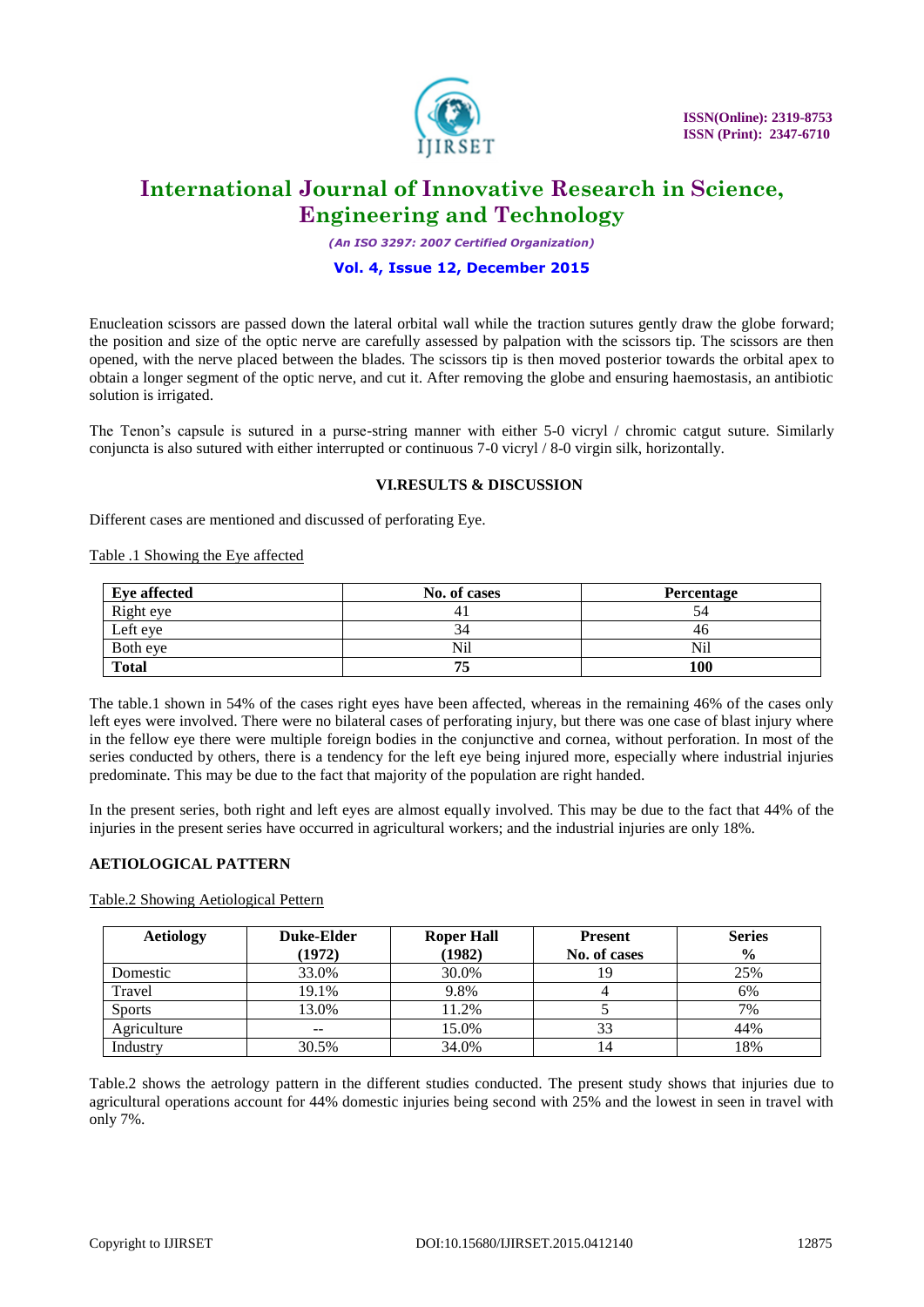

*(An ISO 3297: 2007 Certified Organization)*

# **Vol. 4, Issue 12, December 2015**

| Agent            | <b>Khar</b> | <b>Roper Hall</b> | <b>Mathew</b><br><b>Krishnan</b> | <b>Present</b><br>No. of cases | <b>Series</b><br>$\frac{0}{0}$ |
|------------------|-------------|-------------------|----------------------------------|--------------------------------|--------------------------------|
|                  |             |                   |                                  |                                |                                |
| Thron & twing    | 28%         | 34.4%             | 8.6%                             | 13                             | 17%                            |
| Flying<br>sharp  | --          | --                |                                  | 6                              | 9%                             |
| object           |             |                   |                                  |                                |                                |
| Sharp            | --          |                   | 17%                              | 17                             | 23%                            |
| instruments      |             |                   |                                  |                                |                                |
| <b>Stone</b>     | $- -$       | $- -$             | 14.4%                            |                                | 7%                             |
| Stick            | $- -$       | $- -$             | 30%                              | 13                             | 17%                            |
| <b>Bull Gore</b> | $- -$       | $- -$             | 15%                              | 8                              | 10%                            |
| Others           | --          | --                | --                               | 13                             | 17%                            |

#### Table .3 Showing Agent Causing Injuries

The table.3 shows that the different causating agents responsible for perforating injury. Obviously there are gross differences among the studies conducted in the developed countries and the under developed countries and developing countries like India, since a lot depend on the degree of urbanization and Industrialisation.

In the present study maximum number of injuries are due to sharp instruments which include iron rod, metal wire, needle, etc. Thorns and sticks come second with 17% each. Bull gore injuries were also common with 10%. Study by Mathew Krishnan showed 15% of Bull gore injury. In the present series, there was only a single case of injury with bow and arrow (at the time of 'Mahabaratha' T.V. Serial). There was also on case complete avulsion of the eye ball due to bear bite.

### AGE INCIDENCE

Most of the studies conducted the world over show that the maximum number of perforating injuries occur in young adults. This is because they are more active in that age group and hence more vulnerable for perforating injury. Very rarely perforating injuries reported in old people above age of 70 years.

#### Table.4 Showing Age Incidence

| Age in years | <b>Present Cases</b> | Series % |
|--------------|----------------------|----------|
| $1-10$       |                      | 14.6%    |
| 11-20        |                      | 10.6%    |
| $21-30$      |                      | 29.3%    |
| $31-40$      |                      | 16.0%    |
| $41 - 50$    |                      | 16.0%    |
| 51-60        |                      | 13.0%    |

In the present study the youngest patient admitted was a 5 year old boy with bull gore injury and the oldest were few patients of 60 years aged.

In the present study also, incidence of perforating injury in children is quite high (14.6%).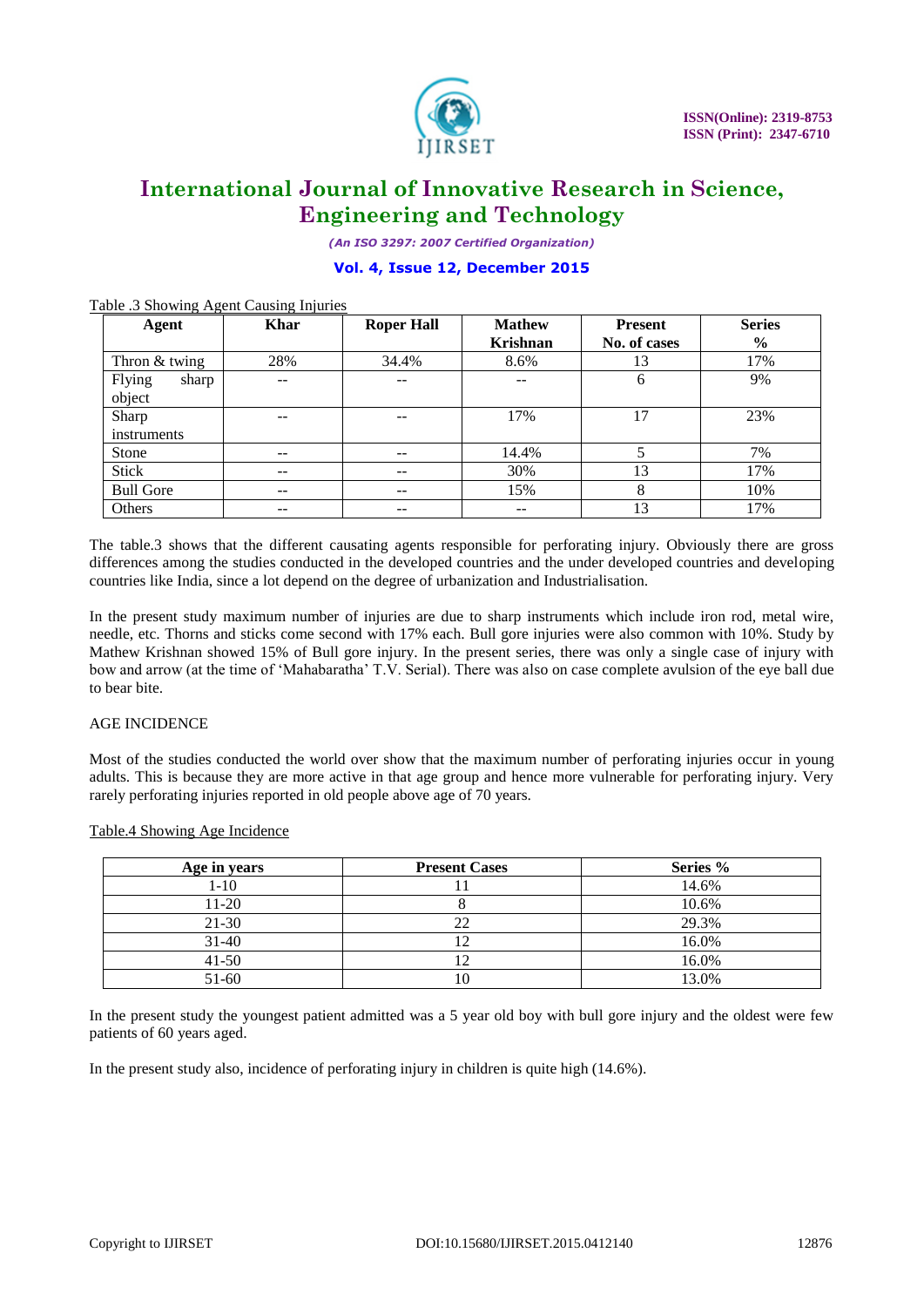

*(An ISO 3297: 2007 Certified Organization)*

**Vol. 4, Issue 12, December 2015**

#### **SEX INCIDENCE**

Table.5 Showing Sex Incidence

| Sex    | <b>Present</b><br>Cases | Series % |
|--------|-------------------------|----------|
| Male   | 60                      | 80%      |
| ⊦emale | ⊥৺                      | 20%      |

The present study shows a slight increase in female patients (20%). This is due to the reason that in agricultural sector, female and male workers are almost equally represented; and that in this series, agricultural injuries accounts for 44%.

#### SITE OF INJURY

Table.6 Showing Site of Injury

| Site              | <b>Present Cases</b>                 | Series % |  |
|-------------------|--------------------------------------|----------|--|
| Cornea            |                                      | 70%      |  |
| Sclera            |                                      | 4%       |  |
| Cornea and sclera |                                      | 27%      |  |
|                   | (Including 7 cases of rupture Globe) |          |  |

The maximum incidence of corneal injuries are due to the fact that the cornea is more exposed than other parts and also it is more delicate and hence more vulnerable for perforation, as shown in table.6.

### **CLINICAL FEATURES AND EFFECTS OF PERFORATING INJURY**

Table.7 Showing Clinical Features and Effects of Perforating Injury

| Lesion                       | <b>Mrs. Mathew Krishnan Series</b> | <b>Present Cases</b> | Series % |
|------------------------------|------------------------------------|----------------------|----------|
| Uveal prolapsed              | 78.03%                             | 45                   | 60.0%    |
| Lens                         | 58.00%                             | 35                   | 47.0%    |
| -Opacification               | 39.30%                             | 20                   | 26.0%    |
| -Rupture                     | 11.56%                             | 13                   | 17.3%    |
| -Subluxation                 | 6.9%                               | 2                    | 3.0%     |
| Hyphaema                     | 22.54%                             | 20                   | 26.0%    |
| Vitreous haemorrhage         | $- -$                              | 2                    | 2.6%     |
| Vitreous prolapse            | 6.3%                               | 10                   | 13.0%    |
| Ruptured globe               | 20.8%                              |                      | 10.0%    |
| Others (including infection) | 27.16%                             | 10                   | 13.0%    |

The table shows a comparative study with that of Mathew Krishna Series (1988). Both the studies show certain similarities. Uveal prolapsed occurred in maximum number of cases followed by lens changes. Hyphaema occurred in almost same percentage of cases. The percentage of rupture globe in the present series is slightly less than that of other series.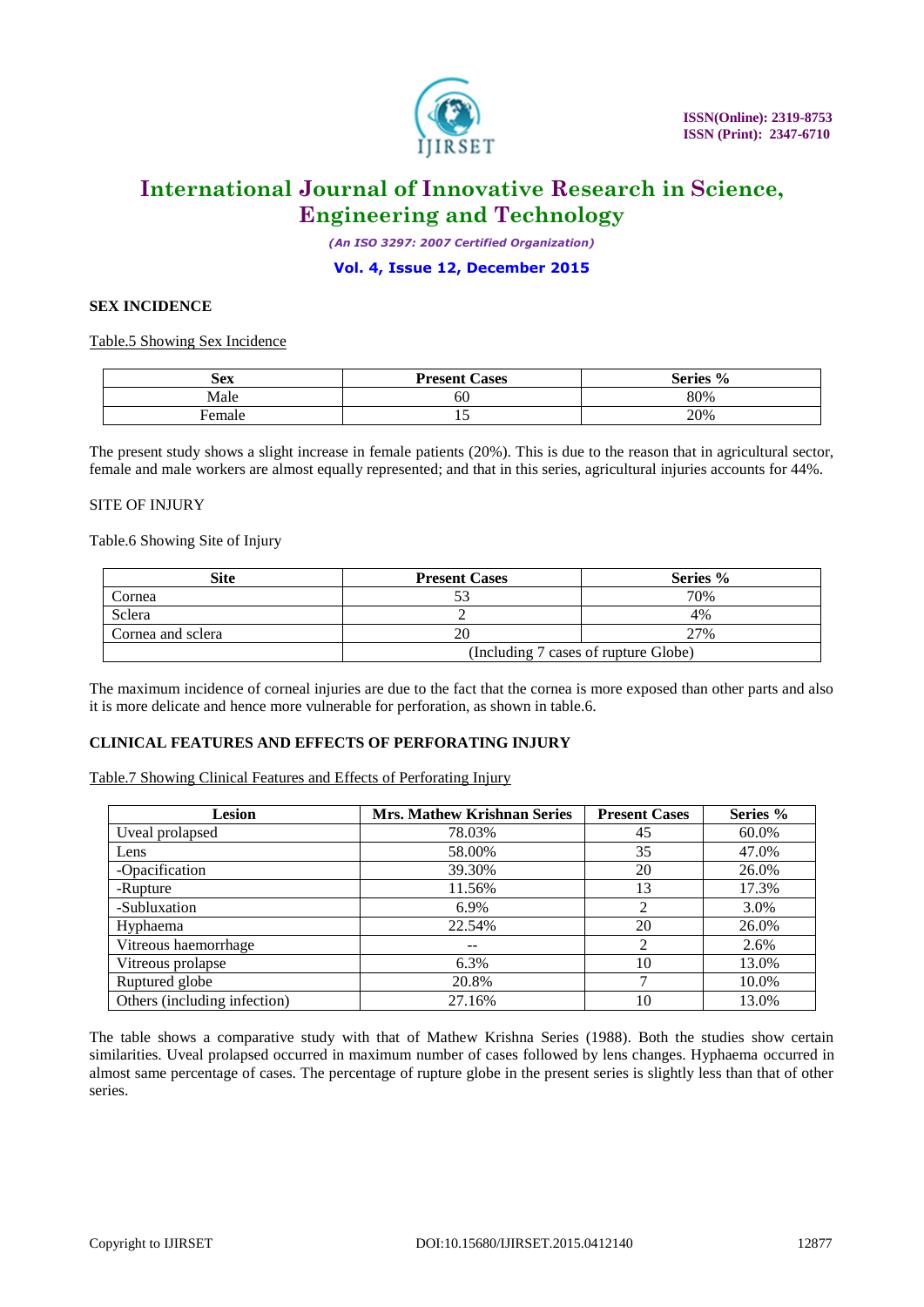

*(An ISO 3297: 2007 Certified Organization)*

**Vol. 4, Issue 12, December 2015**

### **SURGERY UNDERTAKEN**

Table.8 Showing Surgery Undertaken

|                                                     | No. of cases   | Percentage |  |  |
|-----------------------------------------------------|----------------|------------|--|--|
| Immediate Surgery *                                 |                |            |  |  |
| Wound repair                                        | 9              | 12.0%      |  |  |
| Repair with abscission of uveal tissue              | 45             | 60.0%      |  |  |
| Repair with lens aspiration / extraction            | 10             | 13.0%      |  |  |
| Repair with reposition of incarcerated uveal tissue | 4              | 5.3%       |  |  |
| Repair with anterior vitrectomy                     | 10             | 13.0%      |  |  |
| Evisceration                                        | 9              | 12.0%      |  |  |
| -Frill excision                                     | $\overline{2}$ | 2.6%       |  |  |
| Enucleation                                         | 7              | 9.3%       |  |  |
| Delayed Surgery                                     |                |            |  |  |
| Cataract extraction                                 | 23             | 30.0       |  |  |
| With IOL<br>a)                                      |                |            |  |  |
| A C                                                 | 3              | 4.0%       |  |  |
| P C                                                 | 3              | 4.0%       |  |  |
| Without IOL<br>b)                                   | 17             | 22.6%      |  |  |
| * Many cases overlap.                               |                |            |  |  |

As shown in the table.8 depending on the nature of injury and the condition of the eye, surgical procedure was undertaken as an immediate step or done after some days as a planned surgery when the eye became white and quiet. In all cases of uveal prolapsed (60%) repair was done immediately with abscission of the uveal tissue. Destructive procedures like evisceration and enucleation were done in a total of 16 cases accounting for 21%. These were mainly badly ruptures globes, cases of endophthalmitis and panophthalmitis. In 7 cases, prosthesis were given. One case developed contracted socket.

Cataract surgery were undertaken in a total of 33 cases accounting for 44%. Out of this, in 13% of cases extraction / aspiration was done immediately and in 30% cases planned extraction was done after few days. In 6 cases (8%), IOL implantation was done f which 3 were AC IOL and 3 PC IOL. All cases of IOL implantation had relatively good final corrected visual acuity (6/60 - 6/9).

### **DEGREE OF VISUAL IMPAIRMENT**

Table.9 Showing Degree of Visual Impairment following Perforating Injury

|                           | <b>No. of Cases</b> | Percentage |
|---------------------------|---------------------|------------|
| Total loss of eye         | 16                  | 21.0%      |
| Loss of vision            |                     | 5.3%       |
| Vision less than $6/60$   | 24                  | 32.0%      |
| Vision $6/60$             | 12                  | 16.0%      |
| Vision $6/36 - 6/24$      | 12                  | 16.0%      |
| Vision $6/18 - 6/12$      |                     | 5.3%       |
| Vision better than $6/12$ |                     | 4.0%       |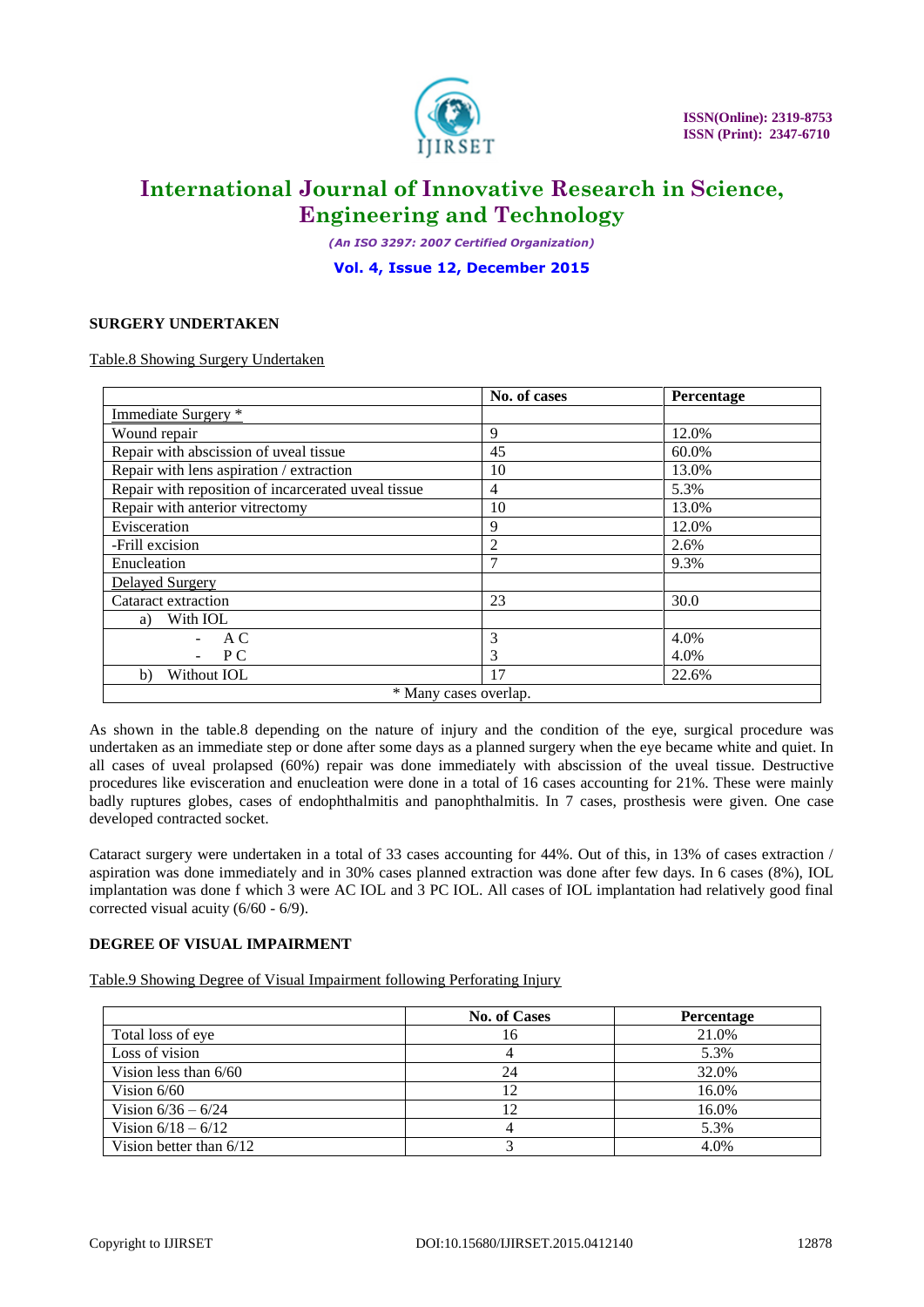

*(An ISO 3297: 2007 Certified Organization)*

### **Vol. 4, Issue 12, December 2015**

 20 patients (26%) lost vision completely. Among them, 16 had lost the eye by undergoing destructive surgery. 24 cases (32%) had vision only less than 6/60. 31 cases (41%) had useful vision (6/60 and better). One young patient with sclera tear without prolapsed of uveal tissue had 6/6 vision, as mentioned in table.9.

### LATE COMPLICAIONS AND SEQUELE

Table.10 Showing Late Complications and Sequele of Perforating Injuries

| <b>Complications</b>          | <b>No. of Cases</b> | Percentage |
|-------------------------------|---------------------|------------|
| Epithelial ingrowth / fibrous | 2                   | 2.6%       |
| tissue overgrowth             |                     |            |
| Adherent Leucoma              | 15                  | 20.0%      |
| Anterior Staphyloma           | 3                   | 4.0%       |
| Retinal detachment            | ∍                   | 2.6%       |
| Secondary glaucoma            | 6                   | 8.0%       |
| Post-traumatic non-infective  | 25                  | 33.0%      |
| uvitis                        |                     |            |
| Endophthalmitis               | 6                   | 8.0%       |
| Panophthalmitis               | ∍                   | 2.6%       |
| Atrophic Bulbi                |                     | 9.3%       |
| Phthisis Bulbi                | ∍                   | 2.6%       |

The table.10 shows the percentage of complications following perforating injuries in the present series. Maximum number of cases (33%) developed post-traumatic non-infective uvitis, a few of these cases (8%) also developed secondary glaucoma. There were infection in 8 cases (10.6%), of these 5 cases had infection on admission and 3 cases developed following surgery. There were 2 cases of fungal endophthalmitis (Aspergillus), pseudomonas was cultured from one case and staph. Aureus from another one: 9.3% of cases went for atrophic bulbi after surgical repair and 2.6% cases developed phthisis bulbi. **There were no cases of sympathetic ophthalmitis in the present series.** There were 2 cases (2.6%) of retinal detachment, of which one underwent sclera bucking later. Retinal detachment Surgery was not done in the other as the eye had already become atrophic.

# **FINAL VISUAL OUTCOME IN RELATION TO NATURE AND SITE FO INJURY**

Table.11 Showing Nature, Site of Injury & Visual Outcome

| Site of Injury                                        | No. of         | Percentage | Visual outcome |
|-------------------------------------------------------|----------------|------------|----------------|
|                                                       | cases          |            |                |
| Corneal tear                                          | 3              | 4.0        | Satisfactory   |
| Corneal tear $+$ iris incarceration                   | 6              | 8.0        | Poor           |
| Corneal tear $+$ iris prolapsed                       | 17             | 22.6       | Satisfactory   |
| Corneal tear $+$ iris prolapsed $+$ cataract          | 15             | 20.0       | Satisfactory   |
| Corneal tear $+$ cataract                             | 6              | 8.0        | Satisfactory   |
| Corneal tear $+$ prolapse of the intraocular contents | $\overline{c}$ | 2.6        | Poor           |
| Corneoscleral tear                                    | $\mathfrak{D}$ | 2.6        | Poor           |
| Corneoscleral tear $+$ prolapsed of uveal tissue      | 7              | 9.3        | <b>Bad</b>     |
| Sclera tear                                           |                | 1.3        | Very Good      |
| Sclera perforation+tr.cataract                        |                | 1.3        | Satisfactory   |
| Tr. Cataract due to sharp object                      | 12             | 16.0       | Good           |
| Infection                                             | 5              | 6.5        | Bad            |
| Rupture globe                                         | 7              | 9.3        | Bad            |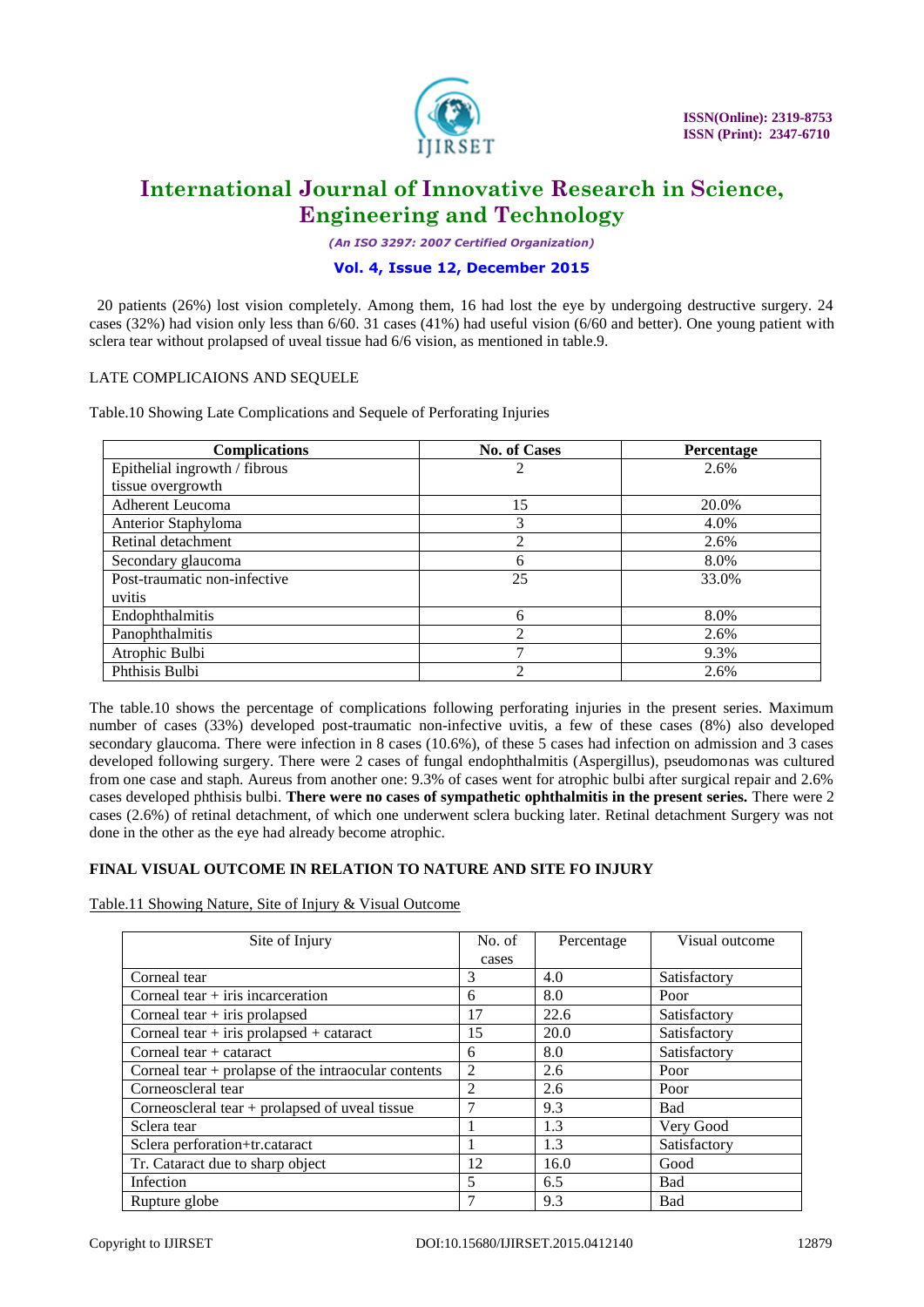

*(An ISO 3297: 2007 Certified Organization)*

### **Vol. 4, Issue 12, December 2015**

Good=6/36+; Satisfactory =  $6/60$ ; poor=less than  $6/60$ ; Bad=PL, PR & Less.

In general, eyes with corneoscleral tear with prolapsed of intraocular contents and also cases with rupture globe had bad visual prognosis. Eyes with infection also had bad visual outcome. Cases with traumatic cataract with a needle or thorn prick (barring few infected cases due to thorn prick) had good visual outcome. In these cases who underwent delayed cataract extraction had better vision. All the cases of IOL implantation had relatively good vision. In cases with corneal tear and iris prolapsed, vision was satisfactory. The best visual outcome (6/6) was noticed in a single case of sclera tear (without prolapsed of uveal tissue) due to bangle injury. In many cases of corneal tear and traumatic cataract, visual outcome could not be properly assessed because of the development of lens opacity. Most cases of central corneal tear, visual outcome were poor due to central leucomatous opacity.

### OCULAR STRUCTURES INVOLVED

Table 12 showing ocular structures Involved

| ັ                        | Mukherjee, | Present cases | Series |
|--------------------------|------------|---------------|--------|
|                          | et al.     |               | %      |
| Lids                     | 31.8%      | 18            | 24.0%  |
| Conjunctiva              | 46.3%      | 27            | 36.0%  |
| Cornea                   | 62.3%      | 53            | 70.0%  |
| Cornea and sclera        | 29.2%      | 20            | 26.0%  |
| Sclera                   | 8.5%       | 2             | 2.6%   |
| Iris                     | 36.5%      | 38            | 50.6%  |
| Ciliary body             | 24.4%      | 14            | 18.6%  |
| Lens                     | 56.1%      | 40            | 53.3%  |
| Posterior segment damage | 34.1%      | 23            | 30.6%  |

The Table 12 shows a comparative study with Mukherjee series (1984). There is a relative similarity between the two studies. In both the series, cornea was involved in most cases, followed by lens and then the conjunctiva. In the present series, corneal tear occurred in 70% of the cases followed by lens in 53.3% of cases, iris 50.6%. posterior segment damage occurred in 30.6% (as against 34.1% in Mukherjee series) and injury to lids and ocular adnexa occurred in 24% cases. Sclera was injured in 29.3% of cases. Involvement of sclera alone occurred in only 2 cases.

### CORNEAL INJURY

Table 12 showing extent of Corneal Involvement in 75 cases of perforating injury.

|                                         | A.K.Mukherjee, et al (1984) |       | <b>Present Series</b> |       |
|-----------------------------------------|-----------------------------|-------|-----------------------|-------|
|                                         | Cases                       | $\%$  | Cases                 | $\%$  |
| $2/3$ diameter $\&$ more                |                             | 10.6% |                       | 21.3% |
| Less than 2/3 & more than $\frac{1}{2}$ |                             | 24.0% |                       | 22.7% |
| $\frac{1}{2}$ diameter of cornea & less | 49                          | 65.4% | 40                    | 53.3% |

In the present series, in two cases only sclera was involved.

Since cornea is more exposed to trauma, it is more vulnerable for external injury. As such, corneal injury was noticed in the maximum number of cases (70%). Where there was minimal corneal injury, visual prognosis was better. In 21.3% of cases, 2/3 diameter or more of the cornea was involved, and hence the visual prognosis was poor in those cases. In 22.7% of cases, the extent was less than 2/3 but more than ½ diameter. In 53.3% of cases, the extent of injury was ½ or less than ½ diameter. Most of the cases where the injury was due to needle / thorn prick, the prognosis was satisfactory and the cases of needle prick had better prognosis.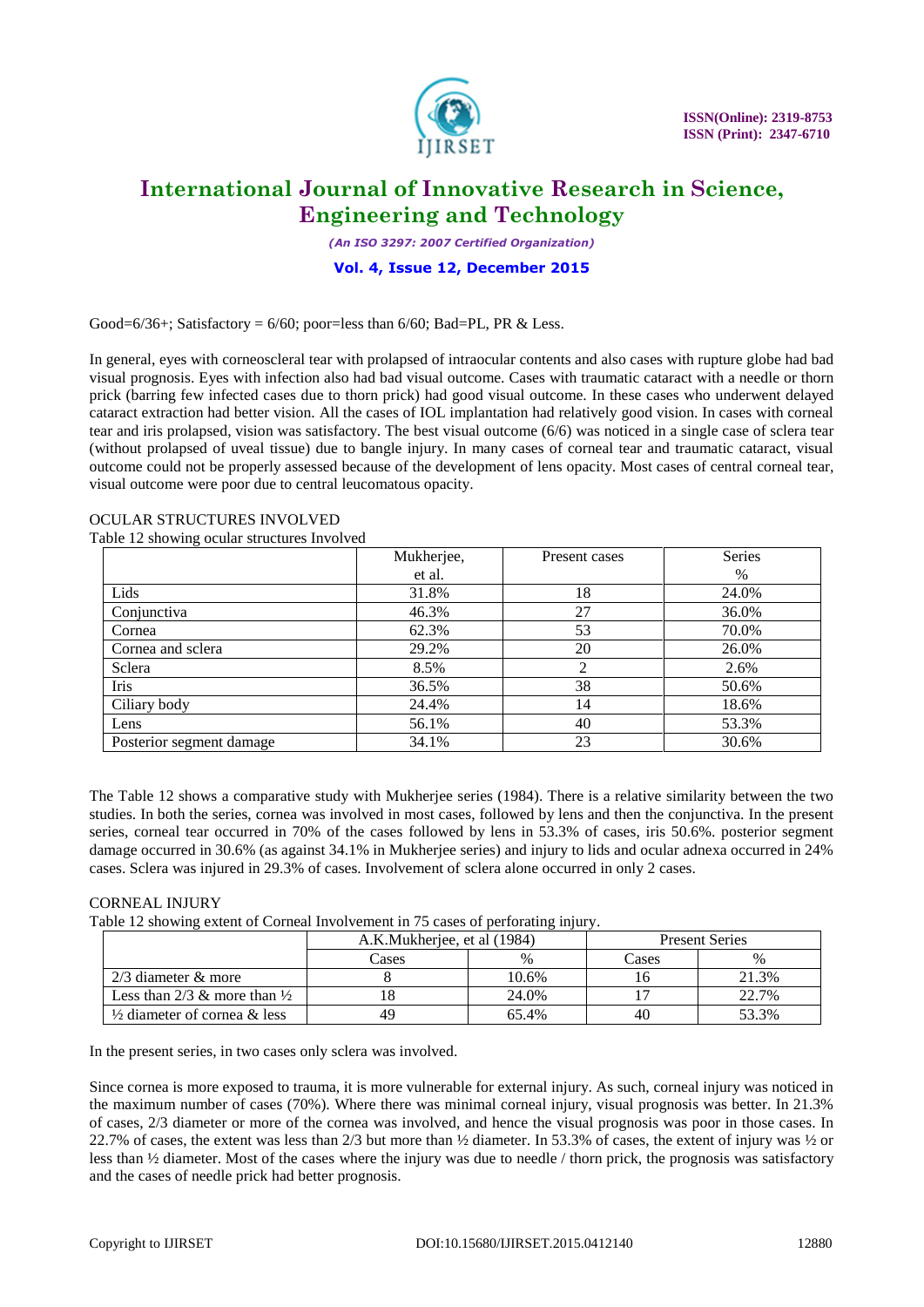

*(An ISO 3297: 2007 Certified Organization)*

### **Vol. 4, Issue 12, December 2015**

The above table compares the present study with that of A.K.Mukherjee, et al. there is relatively good similarity between the two studies.

The aim of the study is to evaluate the incidence, etiology and causating agents, clinical features and effects, complications, management, degree of visual impairment and the general prognosis of perforating injury.

In all the cases, a minimum period of two months follow-up was done. Out of the total 110 cases of perforating injury during the same period, only 75 cases were included in the present series as the remaining cases were either lost in the follow-up or they never turned-up at all for follow-up.

### **VII.CONCLUSION**

The following conclusions are observed from the present study:

- 1. The general incidence of perforating injury is relatively high in this area, similar to other rural places in India; but less than that of the western countries.
- 2. Cases of intraocular foreign body in this area is much less. All the four cases of IOFB, referred to Bangalore, gave history of using hammer and chisel.
- 3. Right eye and left eye were almost involved, right being slightly more than the left. No case of bilateral involvement was seen.
- 4. Males were affected four times more than the females.
- 5. Maximum incidence was noticed among young adults in the age group of 11-30 years (50%) with a peak incidence in the age group of 21-30 years (29.3%).
- 6. The most single causating agent was thorn.
- 7. Cornea was involved in the maximum number of cases (70%). There were 13% cases of ruptured globe.
- 8. Most common clinical presentation was prolapsed of the uveal tissue.
- 9. Lens was involved in 47% of cases.
- 10. In 60% of the cases, surgical repair of the wound with abscission of the uveal tissue were undertaken and in 30% cases, cataract extraction was done.
- 11. Immediate surgical intervention was necessary in 70% of cases, delayed surgery was done in the remaining 30% of cases.
- 12. 26.3% of eyes became blind either by extensive trauma or by the complications following perforating injury.
- 13. Bull gore injury is relatively high in this area and all the cases of bull gore injury, invariably lost vision in the injured eye.
- 14. Whip lash injury has got a relatively poor visual prognosis.
- 15. 41% cases had useful vision of 6/60 or better.
- 16. Visual prognosis in children is relatively poor.
- 17. Corneoscleral tear with or without uveal prolapsed had poor visual prognosis.
- 18. Patients who underwent IOL implantation had satisfactory visual prognosis.
- 19. Patients who had prior treatment elsewhere with indigenous medicines before coming to the hospital had poor visual prognosis.
- 20. Patients who were brought immediately to the hospital had relatively better prognosis.
- 21. Incised wounds had better visual prognosis than lacerated wounds.
- 22. The degree of visual impairment is relatively proportional to the severity of the initial injury.
- 23. Eyes with initial good visual acuity had a far better visual outcome.
- 24. Specific type of injury is a more important prognostic factor than age itself.

### **REFERENCES**

- 1. M.Restori & D. McLeod: Ultrasonic xamination of the traumatized eye. Trans. Ophthal. U.K. 98:38-42, 1978.
- 2. E.M. Eagling : Perforating injuries involving the posterior segment. Trans. Ophthal. Soc. U.K., 95:335-339, 1975.
- 3. S.R.Winthrop, : Penetrating eye injuries a histopathological review. BJO, 64:809-817, 1980.